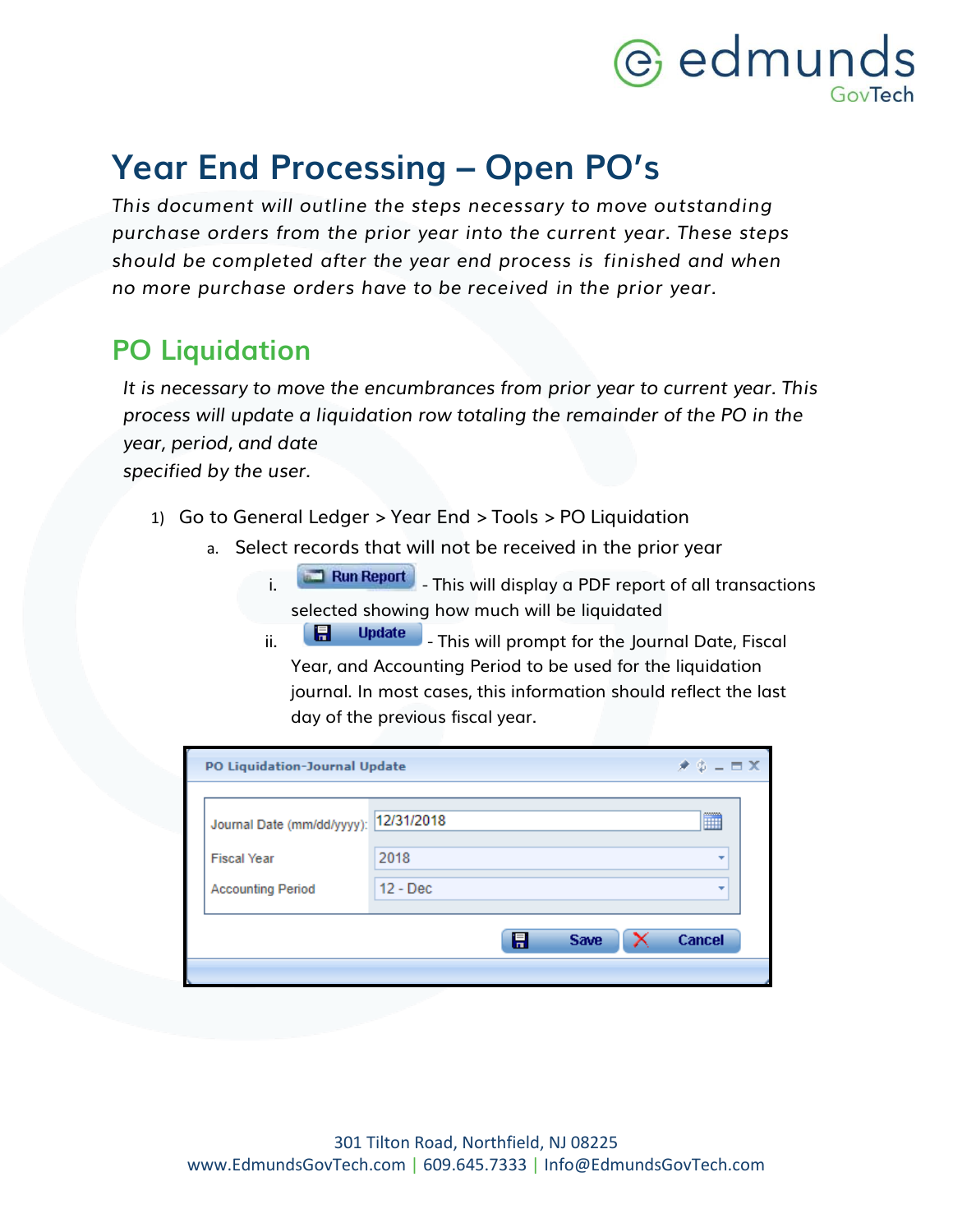### e edmunds GovTech

- 1. Once the user clicks Save, a journal proof report will display for the PO Liquidation entry. It is up to the user running this process if they wish to post the entry
	- a. If this journal gets approved and updated, the outstanding encumbrances for the year chosen will be decreased by the reported amount. This may not necessarily be what the customer wants to happen. If they want to see the outstanding encumbrances exist in the prior year, they can delete the journal

#### **Re-Encumber PO**

*After liquidating the purchase orders in the prior year, re-encumbering in the new fiscal year will establish the necessary encumbrance for each selected purchase order. This process will update an encumbrance and the option to create a budget adjustment in the year, period, and date specified by the user.*

- 1) Go to General Ledger > Year End > Tools > Re-Encumber PO
	- a. Select records to have the prior year encumbrance established in the new year
		- i. **This will display a PDF report of all transactions** selected showing how much will be re-encumbered
		- $\overline{\mathbf{u}}$  Update  $\overline{\mathbf{u}}$  This will prompt the user with a Yes or No message:

Would you like to create a carryover budget adjustment for the selected transactions?

- 1. Yes Two journals (PJ PO Adjustment Journal, BE – Budget Entry Journal) will be updated in the year, period, and journal date chosen by the user on the subsequent screen
- 2. No One journal (PJ PO Adjustment Journal) will be updated in the year, period, and journal date chosen by the user on the subsequent screen.